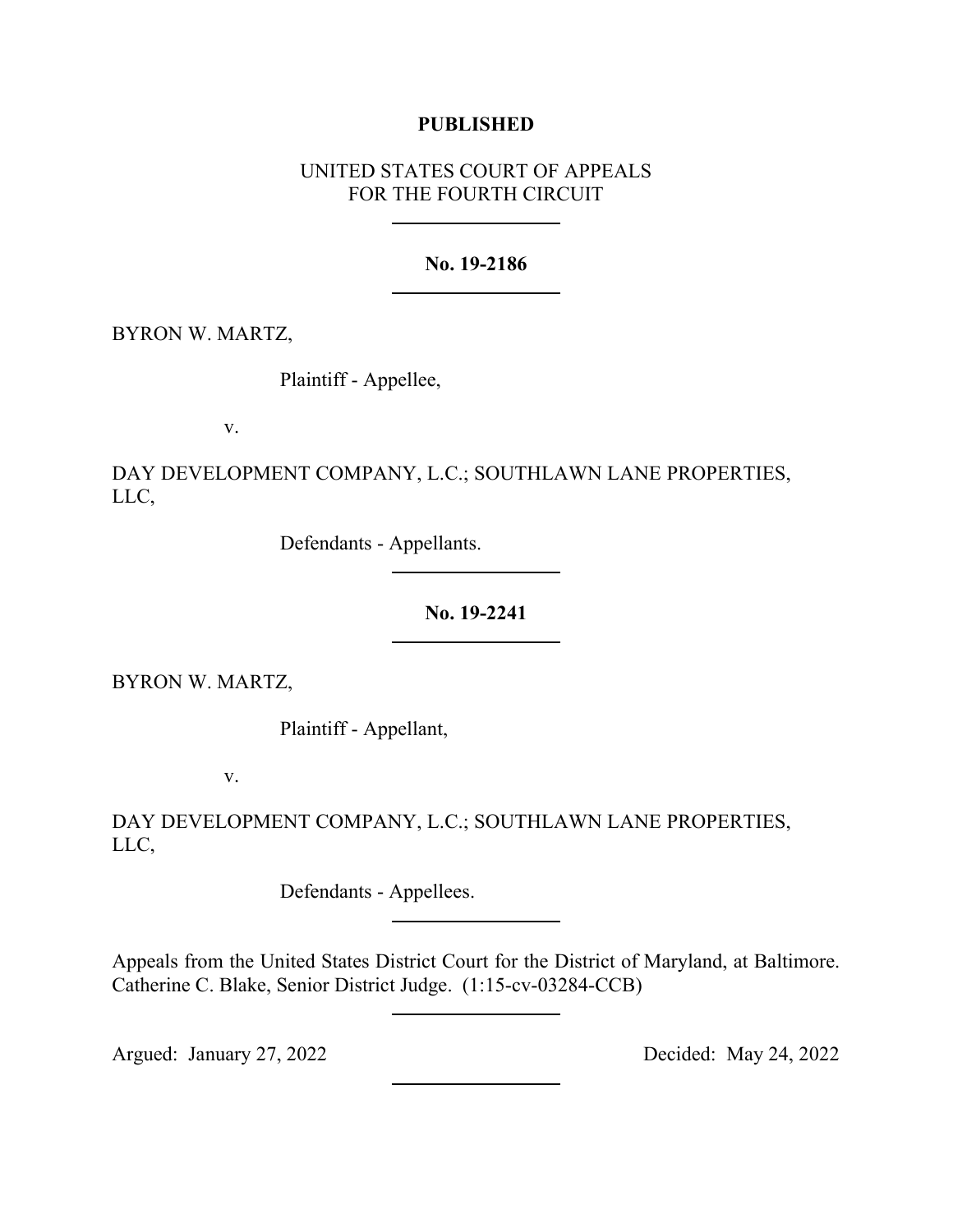Before NIEMEYER, DIAZ, and QUATTLEBAUM, Circuit Judges.

Affirmed by published opinion. Judge Niemeyer wrote the opinion, in which Judge Diaz joined. Judge Quattlebaum wrote a dissenting opinion.

**ARGUED:** Bruce Lawrence Marcus, MARCUSBONSIB, LLC, Greenbelt, Maryland, for Appellants/Cross-Appellees. Leslie A. Powell, POWELL, LLC, Frederick, Maryland, for Appellee/Cross-Appellant. **ON BRIEF:** Joseph A. Compofelice, Jr., MARCUSBONSIB, LLC, Greenbelt, Maryland, for Appellants/Cross-Appellees. Clark S. Adams, POWELL, LLC, Frederick, Maryland, for Appellee/Cross-Appellant.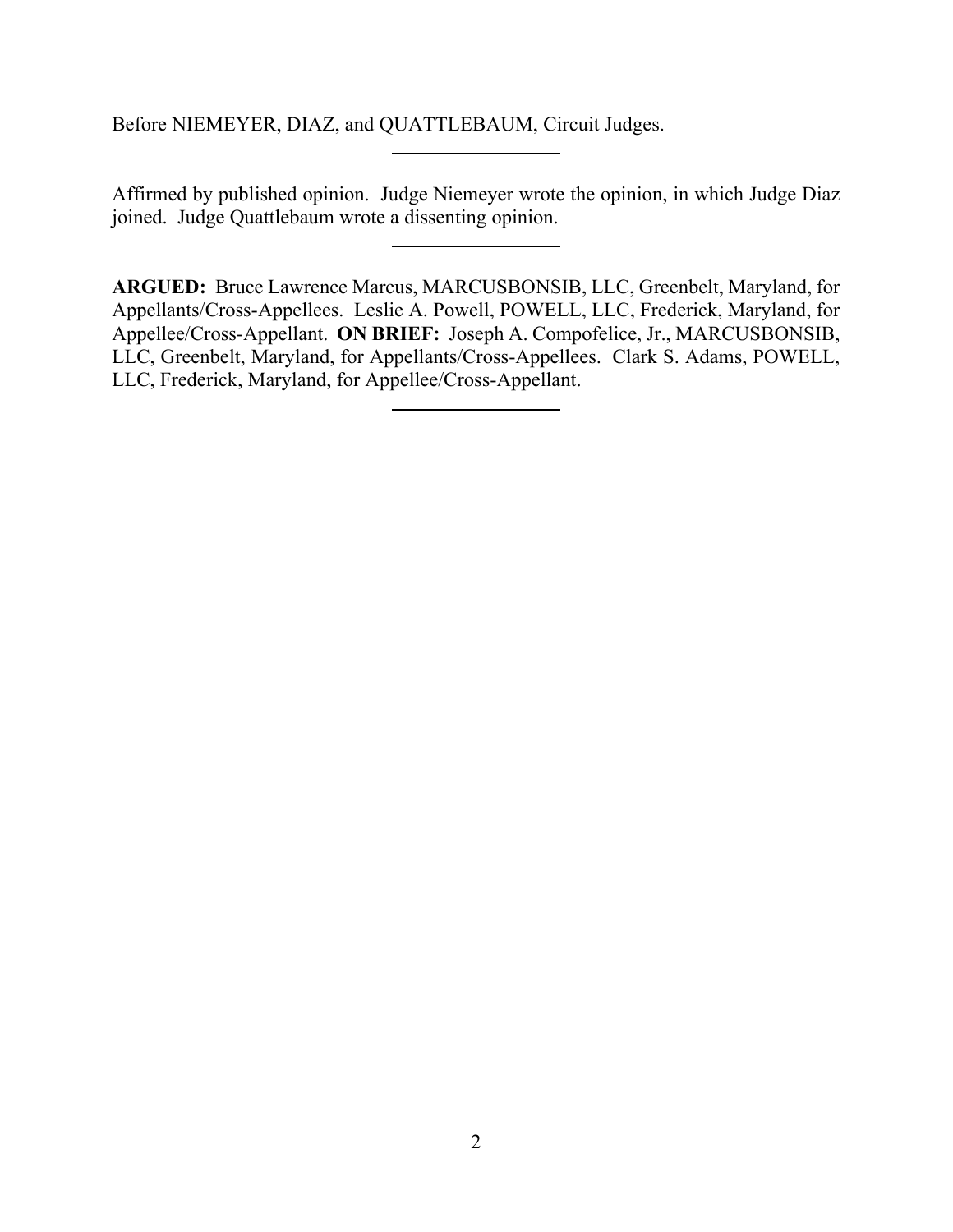#### NIEMEYER, Circuit Judge:

This is a breach of contract case that is governed by Maryland law. We have jurisdiction to hear it by reason of diversity jurisdiction. *See* 28 U.S.C. § 1332.

In connection with two undeveloped parcels of land in Frederick, Maryland, the owner and developer, Day Development Company, L.C., entered into a consulting services agreement with Byron Martz for each parcel. Under the agreements, Martz agreed, as to one parcel, to obtain City of Frederick approvals for a change in the "Approved Plan" to allow the developer to construct multi-story residential condominium units and, as to the other parcel, to perform unspecified services. Both consulting agreements provided, "In the event Martz obtains the Approvals for the Proposed Use, compensation as set forth below shall be due and payable by [Day Development] unto Martz." Each agreement then provided for how the compensation amount for Martz's services was to be calculated in the event that (1) the developer were to sell the parcel or (2) the developer were to elect to build on the parcel and obtain permits for doing so. It did not, however, address how the amount of compensation was to be calculated if the developer simply retained the parcels.

After Martz obtained the necessary approvals from the City of Frederick and otherwise performed the services he was hired to do, the developer refused payment because it had neither sold the parcels nor elected to build on them, which, it claimed, were conditions precedent to payment.

The district court rejected Day Development's argument and others similar to it and found that Day Development had breached the agreements in refusing payment. It filled the gap for the calculation of the amount of compensation by applying principles of unjust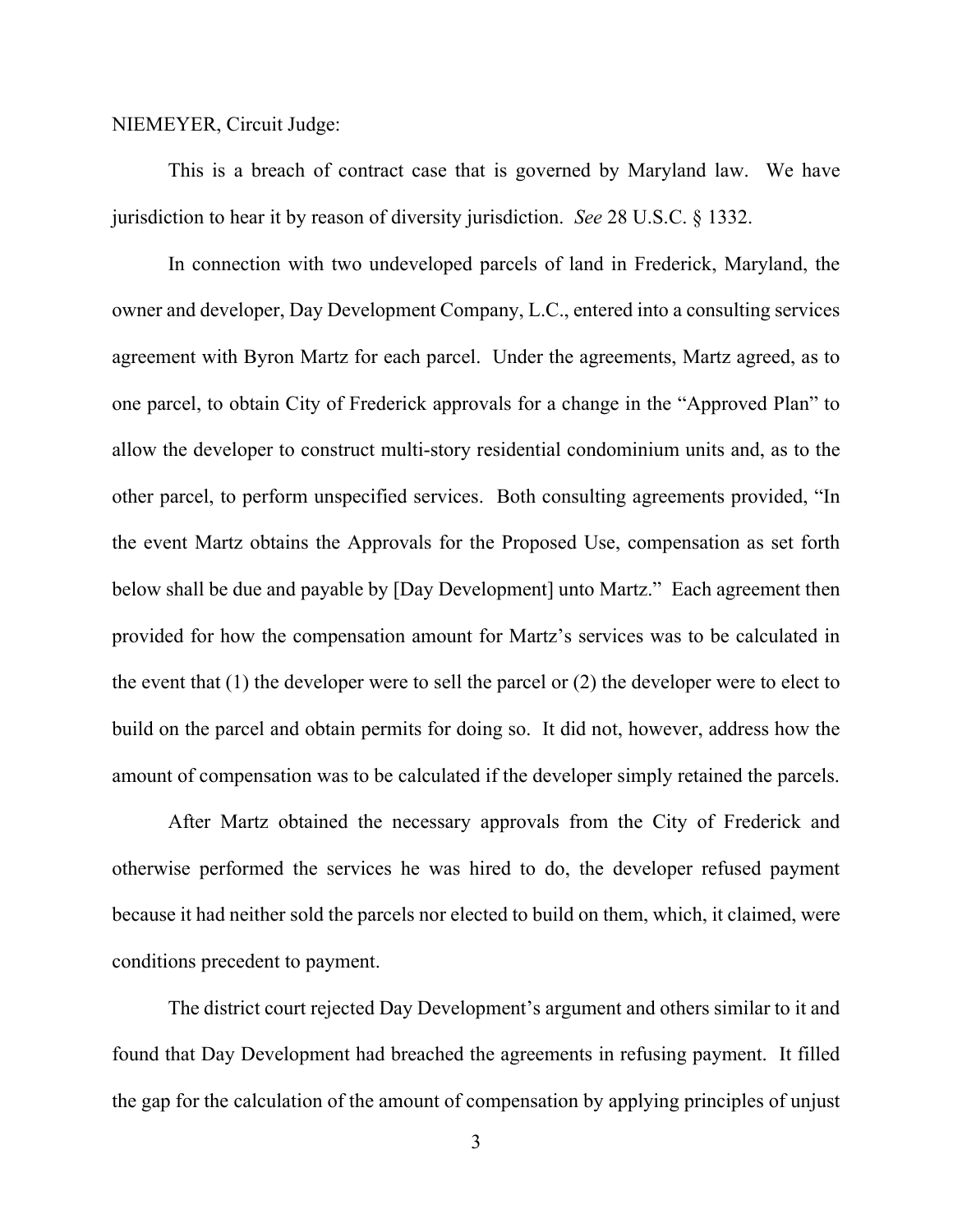enrichment, assessing the value of the benefit that Martz's services provided to the developer. On that basis, the court awarded Martz \$1,941,250.

Day Development contends on appeal that the district court erred (1) in finding that the developer breached the consulting agreements when conditions precedent to compensation were not satisfied; (2) in rejecting its impossibility of performance defense; (3) in applying principles of unjust enrichment in connection with a claim based on a contract; and (4) in calculating unjust enrichment damages.

For the reasons that follow, we reject each challenge and affirm.

I

Martz and two others sold to predecessors of Day Development undeveloped property in Frederick, Maryland, which included a six-acre parcel approved for construction of a domiciliary care facility ("Domiciliary Care Parcel") and a four-acre parcel approved for commercial development ("Commercial Parcel"). [\\*](#page-3-0) In September 2003, Day Development entered into a Consulting Services Agreement with Martz with respect to the Domiciliary Care Parcel, retaining him "to have the approved use of the Domiciliary Care Parcel modified to permit the construction of at least 189 condominium units in a multistory building."

<span id="page-3-0"></span><sup>\*</sup> In September 2005, Day Development conveyed the Commercial Parcel to Southlawn Lane Properties, LLC, for no money consideration, and the entities recorded that conveyance in 2012. Southlawn is an entity affiliated with Day Development and owned by the same members. The conveyance is of no moment to the issues on appeal, and accordingly, we will, for convenience, refer to both as "Day Development."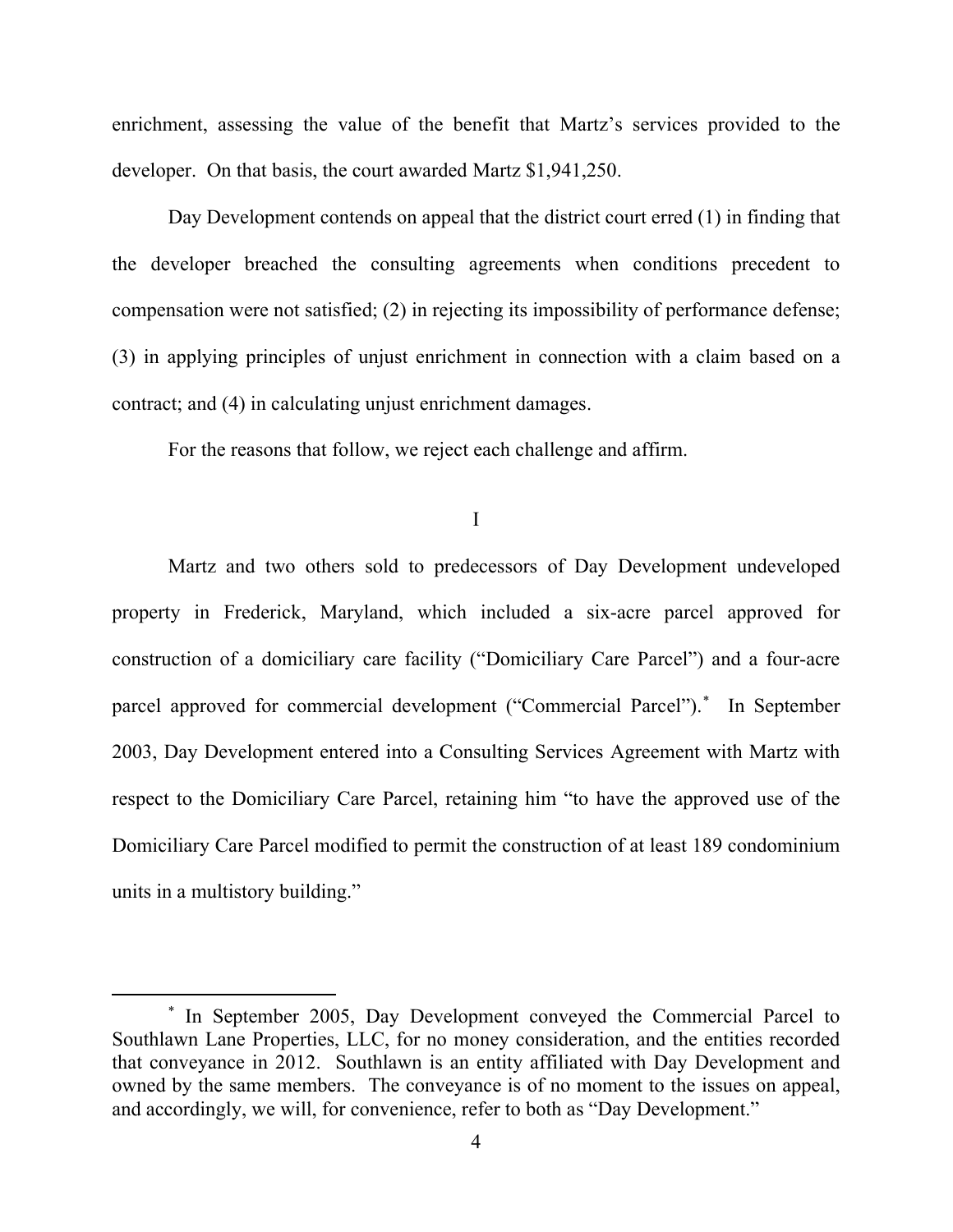The agreement provided for the amount of Martz's compensation to be calculated based on two possible future events. If the property were sold by Day Development, he would receive 50% of the "Net Profit," and if Day Development elected to build the condominium units and obtained the necessary permits, he would receive 50% of the "Net Appraised Value" of the parcel. But no provision addressed the amount of Martz's compensation if the developer neither sold the property nor proceeded with building the units but rather just held the property. Under the agreement, Martz's compensation became payable on (1) the date the property was sold; (2) the date that building permits were obtained for construction on the property; or (3) January 1, 2015, whichever was the *earliest*.

Two years later, in September 2005, the parties executed an amendment to the Consulting Services Agreement to retain Martz to perform services in connection with the development of the Commercial Parcel. Although no further approvals with respect to that parcel were needed, the Amended Consulting Services Agreement mirrored the Consulting Services Agreement, and again, the amount of compensation was calculated based on two possible future events. If the parcel were sold, Martz's compensation would be 50% of the "Net Profit," and if the parcel were developed, Martz's compensation would be 50% of the "Net Appraised Value." As noted, however, the Amended Consulting Services Agreement also provided no method of calculating the amount of compensation if neither event occurred. Finally, the Amended Consulting Services Agreement again provided that Martz would be compensated on the earlier of (1) the date of sale of the parcel; (2) the date of obtaining a building permit for construction on the parcel; or (3) January 1, 2015.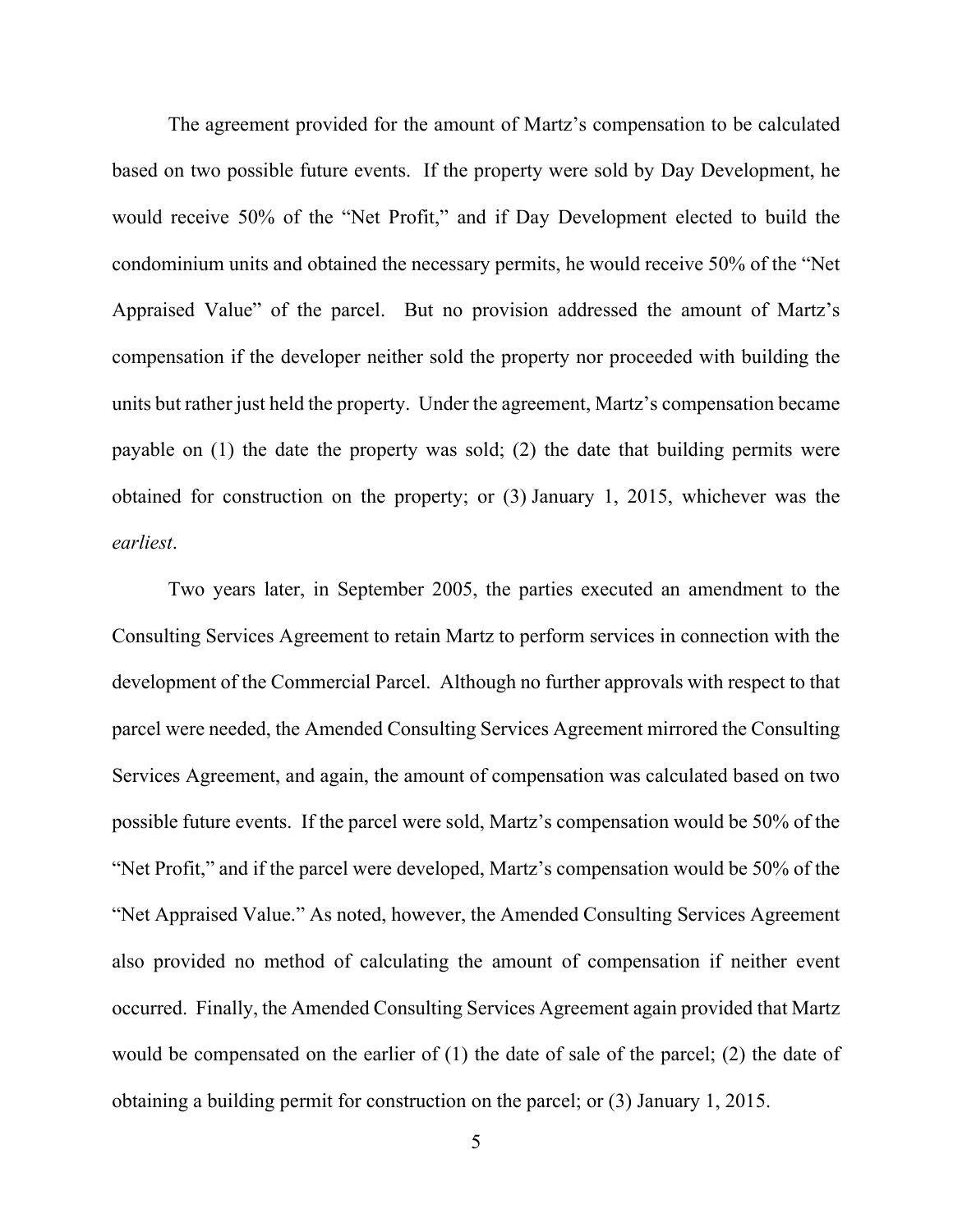Thereafter, Martz performed the services that he was hired to perform. Following meetings, lobbying efforts, and obtaining neighborhood consent, he succeeded in obtaining the necessary approvals from the City of Frederick. And after January 1, 2015, when neither the sale of the parcels nor the obtaining of building permits had occurred, Martz requested compensation for having obtained approvals for the proposed use. In response, the principal of Day Development told Martz, "I'm not going to pay you, and I'm just going to take the property from you."

Martz then commenced this action in four counts. In Count I, he alleged breach of the Consulting Services Agreement; in Count II, he alleged breach of the Amended Consulting Services Agreement; in Count III, he sought a declaratory judgment; and in Count IV, he alleged unjust enrichment, maintaining that his services conferred benefits to Day Development by increasing the value of the Domiciliary Care Parcel by at least \$6.61 million and the Commercial Parcel by at least \$1 million.

The district court partially granted Martz's motion for summary judgment on Counts I and II, rejecting Day Development's arguments (1) that Martz was not entitled to compensation because the conditions precedent of the agreements had not been satisfied and (2) that the agreements in any event had been terminated by the January 1, 2015 date. The court concluded that "Martz is owed appropriate compensation, which remains to be determined."

Following a bench trial, the court entered judgment for Martz using principles of unjust enrichment to calculate restitution because the agreements failed to address how to calculate Martz's compensation if the parcels had not been sold or developed but simply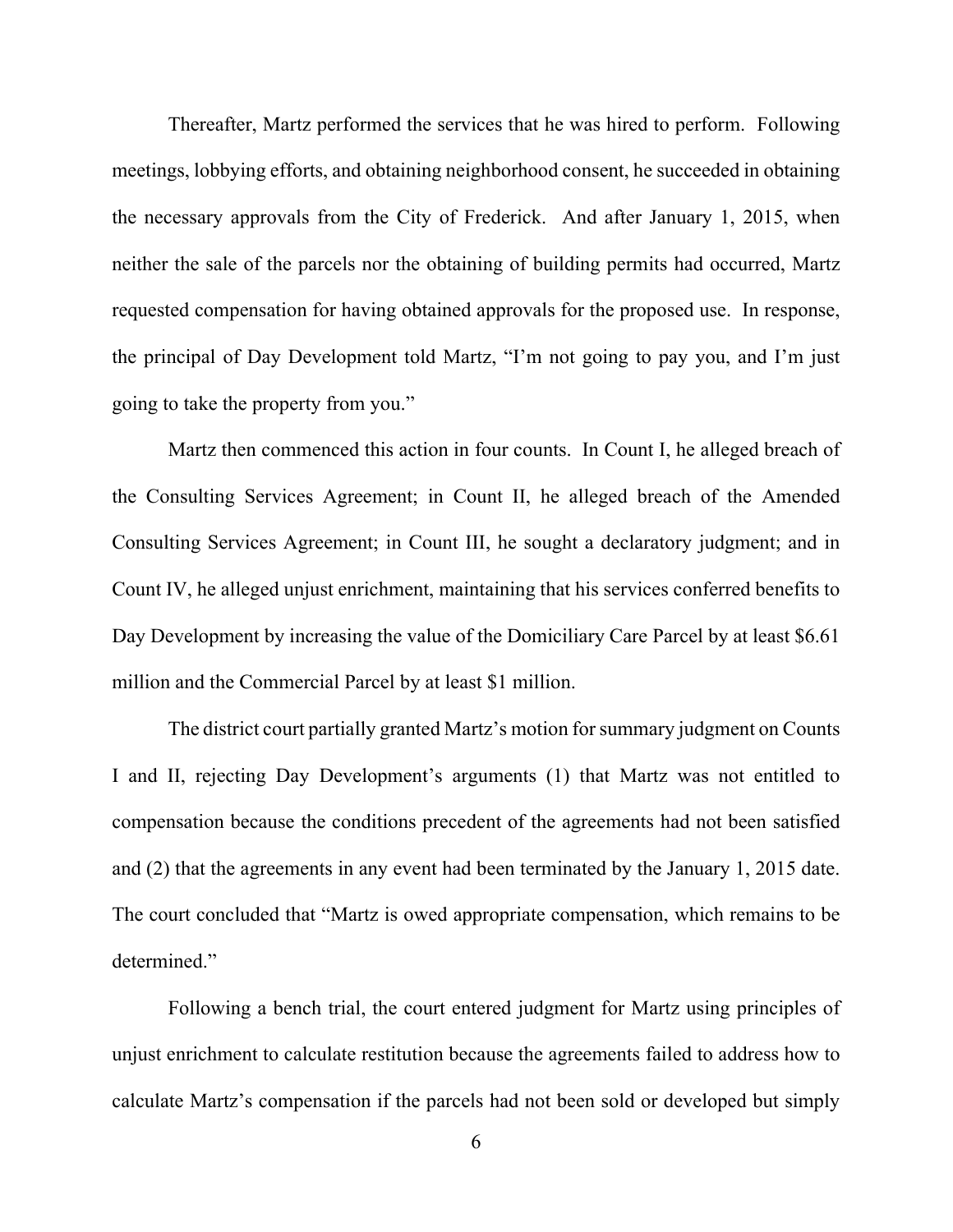held. It awarded Martz the amount of \$1,941,250, representing \$1,391,250 as Martz's 50% of the increased value of the Domiciliary Care Parcel and \$550,000 as Martz's 50% of the increased value of the Commercial Parcel. The court concluded that those sums represented the value of how much Day Development was benefited by Martz's services. To compute those values, the court determined the value of each parcel before Martz performed his services and the value after he performed them, awarding Martz 50% of the increased value.

From the district court's judgment dated September 25, 2019, Day Development filed this appeal. Martz filed a conditional cross-appeal for the possibility that we would reverse the district court's unjust enrichment ruling.

#### II

Day Development contends first that the district court erred in failing to recognize that contractual conditions precedent to Martz's compensation had never been satisfied, and therefore Martz was not entitled to compensation. It argues that "in order to trigger the compensation provisions, the [Consulting Services Agreement] and [Amended Consulting Services Agreement] required the sale of the Domiciliary Care and Commercial Parcels to a third party *or* [Day Development's] obtaining building permits for [Day Development] to develop the parcels," and it was undisputed that those events never occurred. Thus, Day Development concludes, "[w]here a contractual duty is subject to a condition precedent, there is no duty of performance until the condition precedent has occurred or been performed," citing *J.E. Dunn Construction Co. v. S.R.P. Development*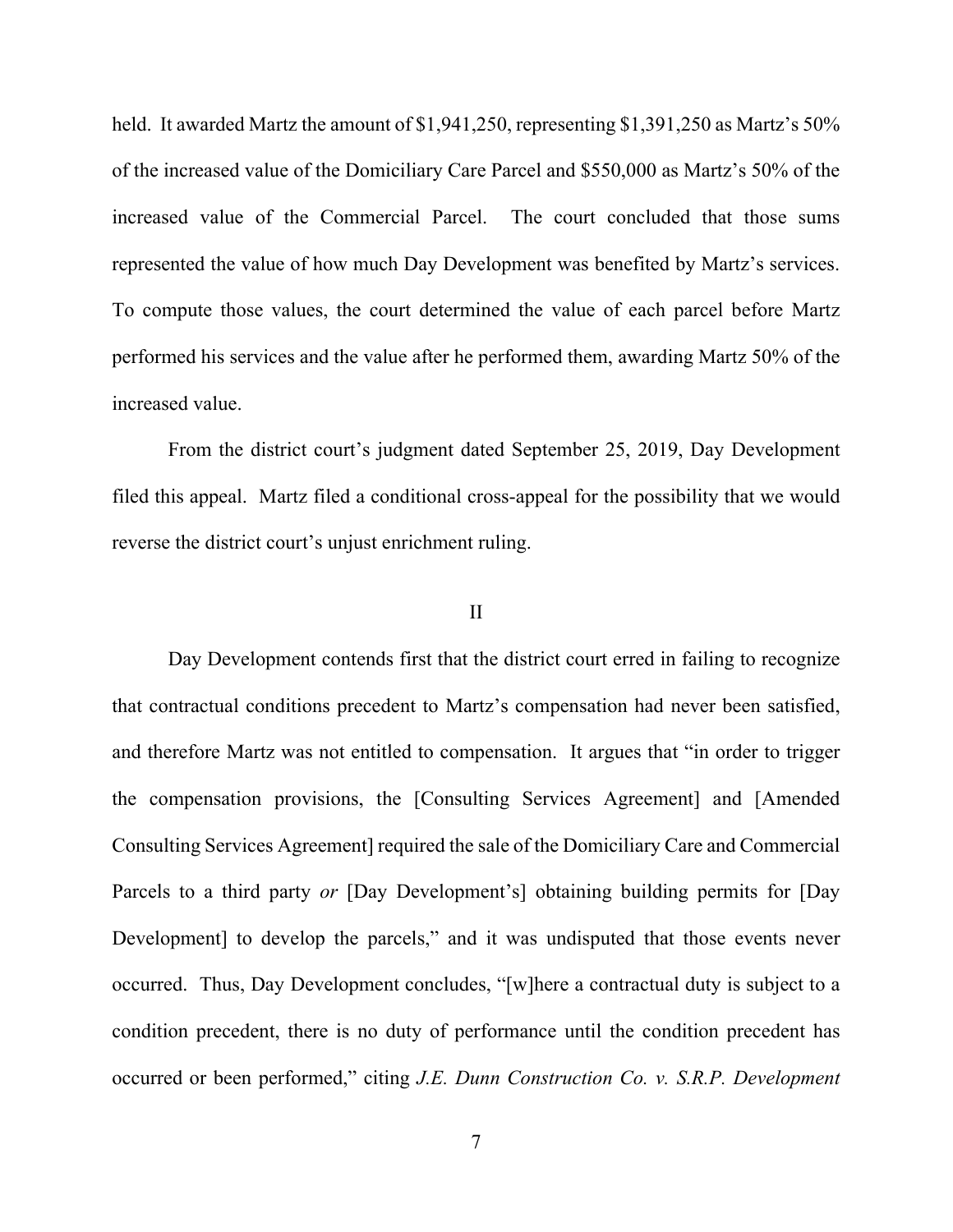*Ltd. Partnership*, 115 F. Supp. 3d 593, 606–07 (D. Md. 2015) (citing *Chirichella v. Erwin*, 310 A.2d 555 (Md. 1973)).

The district court rejected the argument based on its reading of the agreements' terms. It concluded that "the only condition precedent is that Martz obtain approval for the Proposed Use, and he unquestionably did so."

Under Maryland law, "[i]f the language of a contract is unambiguous, [Maryland courts] give effect to its plain meaning and do not contemplate what the parties may have subjectively intended by certain terms at the time of formation." *Cochran v. Norkunas*, 919 A.2d 700, 709 (Md. 2007). And the plain meaning is determined by "focus[ing] on the four corners of the agreement." *Id*. at 710. Under this objective approach, courts are to determine "what a reasonably prudent person in the same position would have understood as to the meaning of the agreement. Ambiguity arises if, to a reasonable person, the language used is susceptible of more than one meaning or is of doubtful meaning." *Id.*  (citation omitted). Accordingly, we must focus initially on the text within the four corners of the agreements at issue to determine what a reasonably prudent person would have understood as to their meaning and give effect to that meaning. If we determine, however, that the agreements are ambiguous, then we would need to remand to enable the district court to make further findings of fact.

The relevant portions of the Consulting Services Agreement, which are also adopted in the Amended Consulting Services Agreement, provided:

[Day Development] hereby engages Martz for the term of this Agreement to provide the services described herein.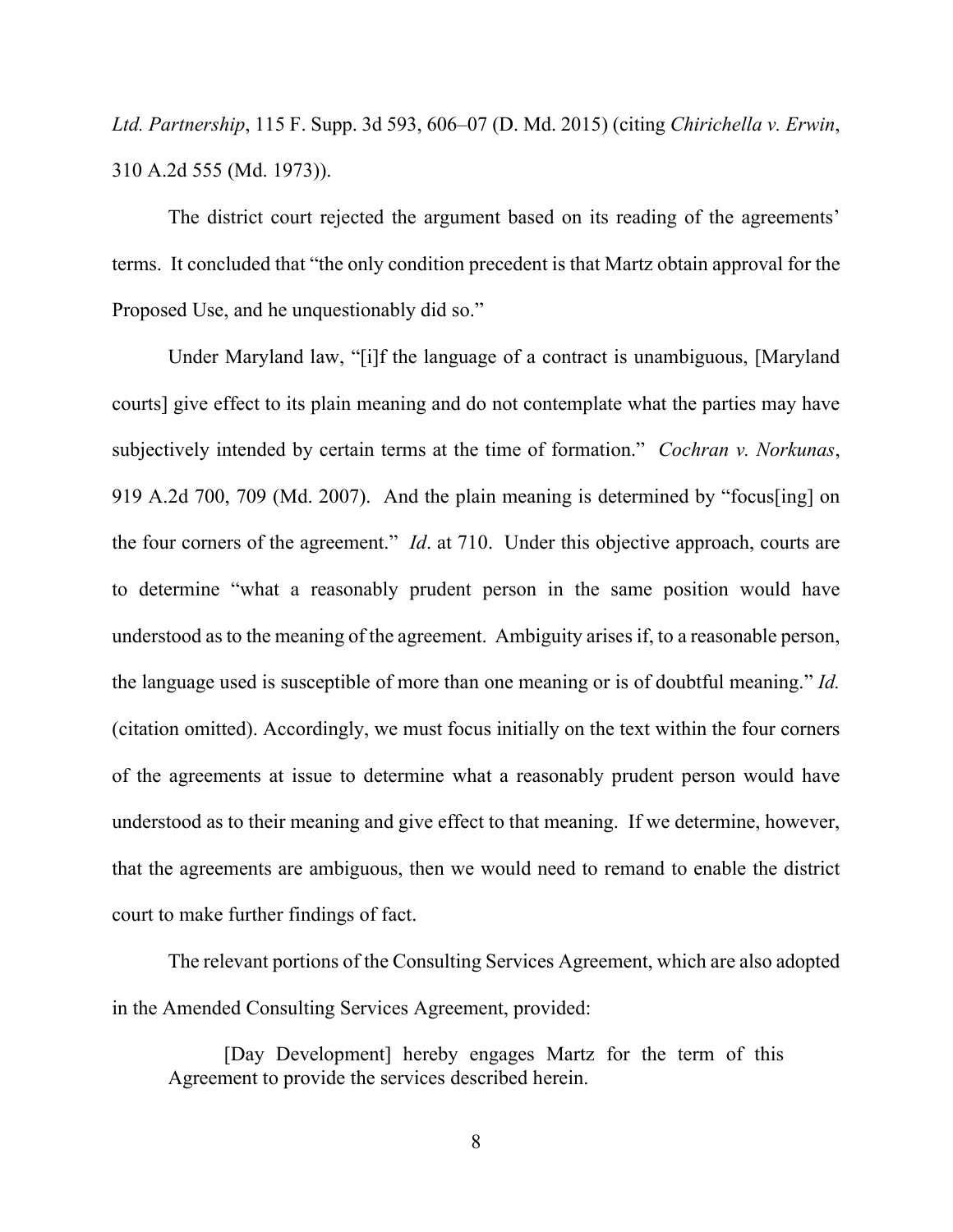\* \* \*

[Day Development] desires to have the approved use of the Domiciliary Care Parcel modified to permit the construction of at least 189 condominium units in a multistory building.

Martz agrees that, as between the parties hereto, he shall have primary responsibility for making application to the City of Frederick to obtain an amendment to the Approved Plan, and an amendment to the Approved Preliminary Plan of Subdivision (if necessary) (the said amendment to the Approved Plan and Preliminary Subdivision Plan hereinafter referred to as the "Approvals"), so that the permitted use for the Domiciliary Care Parcel shall be a multistory residential condominium project (the "Proposed Use").

\* \* \*

In the event Martz *obtains the Approvals for the Proposed Use*, compensation as set forth below *shall be due and payable* by [Day Development] unto Martz.

(Emphasis added). The agreement then addressed how compensation was to be calculated

and when it was to become payable. With respect to the *calculation* of compensation, it

provided:

If Martz obtains the Approvals for the Proposed Use but [Day Development] *subsequently sells* the Domiciliary Care Parcel for use as a condominium project to a third party, then the amount of the compensation shall be an amount equal to fifty percent (50%) of the "Net Profit" from the sale of the Domiciliary Care Parcel.

\* \* \*

If Martz obtains the Approvals and [Day Development] *obtains building permits and [Day Development] elects to build* the condominium units, then the amount of the compensation shall be an amount equal to fifty percent (50%) of the Net Appraised Value of the Domiciliary Care Parcel.

(Emphasis added). And as to *when* the compensation was to become payable, the agreement provided: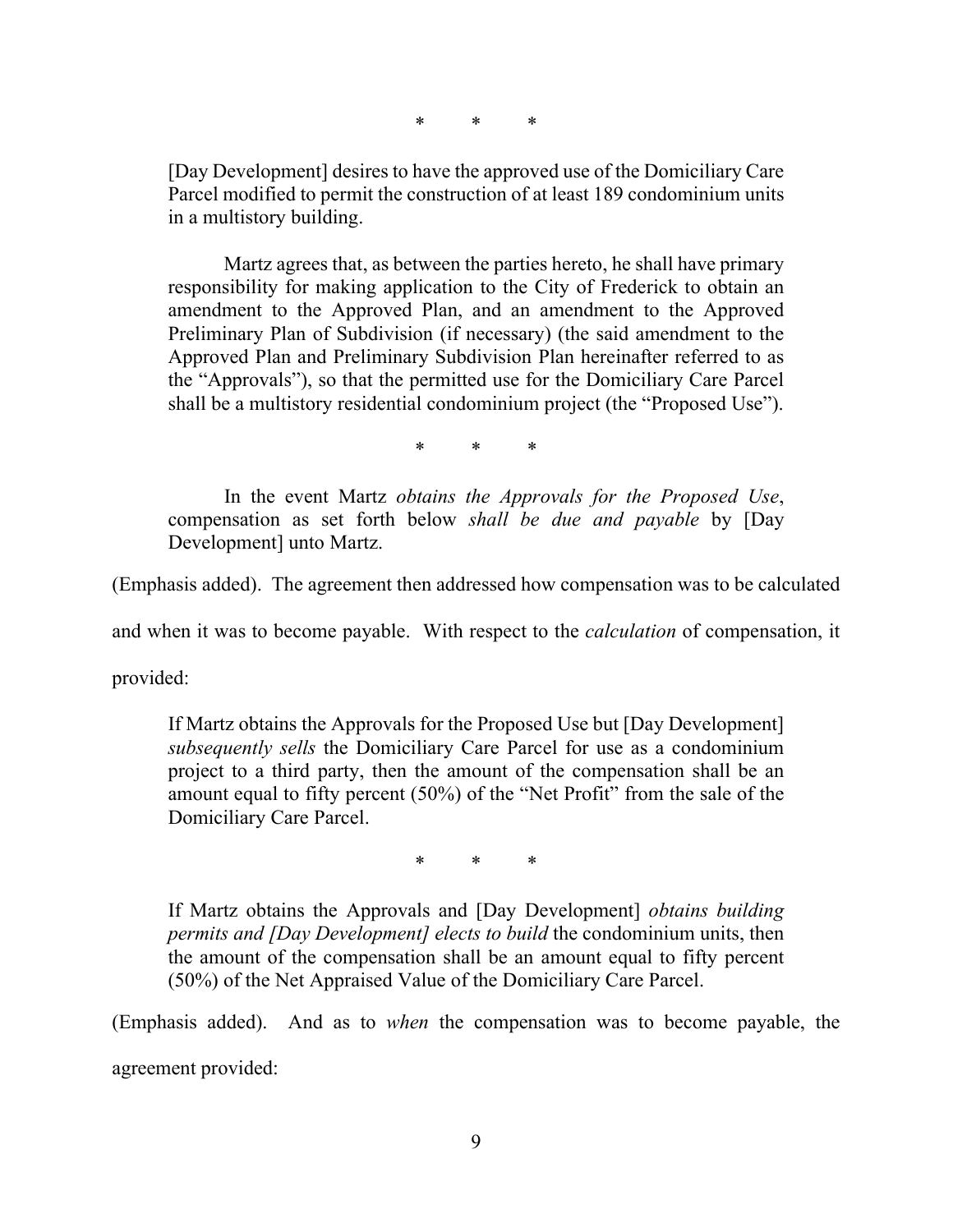In the event Martz obtains the Approvals for the Proposed Use as referenced in this agreement, compensation due from [Day Development] to Martz as described herein *shall be due and payable* by [Day Development] to Martz *upon the earlier to occur of the following*:

- [1] A sale of the Domiciliary Care Parcel, or a portion thereof;
- [2] Obtaining by [Day Development] . . . a building permit for the construction of any units on the Domiciliary Care Parcel . . . ; *or*
- [3] January 1, 2015.

#### (Emphasis added).

We conclude that a reasonably prudent person would read these provisions to give them one meaning as relevant to the issues here — that Martz was to be compensated for his "obtaining the Approvals for the Proposed Use," and that there were no other conditions precedent for earning compensation. And that simple condition was repeated when the agreements addressed *when* compensation was to become payable to Martz, noting that "in the event Martz obtains the Approvals for the Proposed Use," compensation shall be due and payable "upon the earlier to occur" of the following three events: a sale, obtaining a permit, or January 1, 2015. Thus, when January 1, 2015, arrived and the property had neither been sold nor developed, Martz was entitled to compensation as he had obtained "the Approvals for the Proposed Use" as referenced in the agreements.

Day Development argues nonetheless that "[t]he plain language of the [Consulting Services Agreement] and [the Amended Consulting Services Agreement] clearly identify two additional alternative conditions precedent to Martz receiving payment, to wit: the sale to a third party of either parcel *or* [Day Development's] obtaining building permits to develop the parcels itself." But this argument defies the plain meaning of the agreements'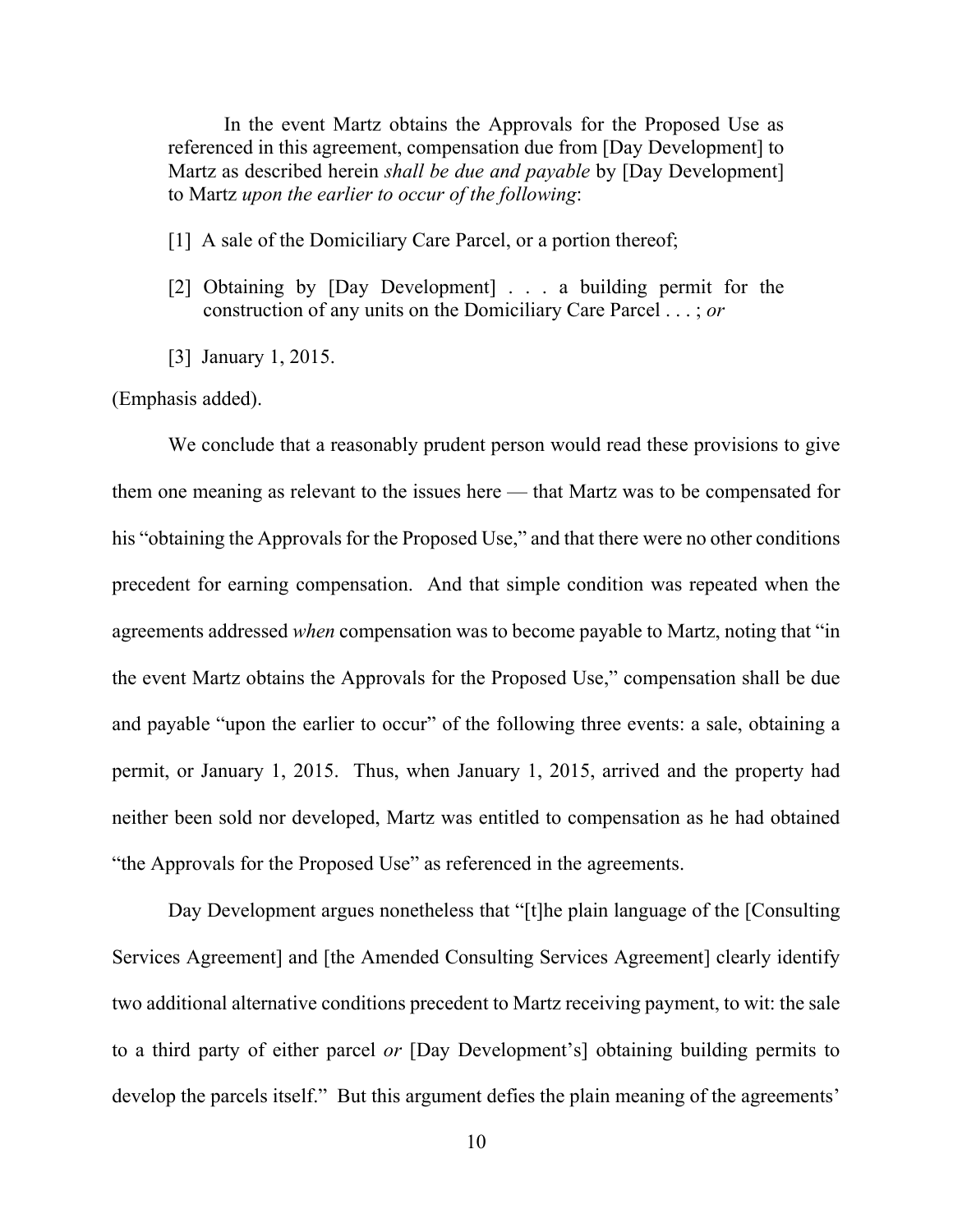language. The paragraphs of the agreements addressing the sale or development of the parcels were included solely to distinguish between two methods for calculating *the amount* of Martz's compensation, as those paragraphs are introduced by the clause: "[t]he compensation *shall be calculated* and paid as follows." (Emphasis added). Thus, the sale and development provisions were not conditions to compensation but rather circumstances for determining the amount of compensation. Similarly, in addressing *when* the compensation was to become due and payable, the agreements provided that it was "due and payable . . . upon the earlier to occur" of  $(1)$  a sale;  $(2)$  obtaining building permits; or (3) January 1, 2015. Again, these events, stated in the alternative, were not conditions to compensation but were alternative circumstances for *when* compensation was to become payable to Martz.

In short, we conclude that the objective meaning of the agreements provided for only one condition precedent for the obligation to pay compensation to Martz — that he have obtained "the Approvals for the Proposed Use." Because it is undisputed that he did so, he was entitled to compensation.

#### III

Day Development next claims that it was unable to obtain building permits for the development of the Commercial Parcel because the City of Frederick required "an extension of the roadway from Opossumtown Pike to Christopher's Crossing prior to any development of the Commercial Parcel" and that extension had not been completed by the City. It contends therefore that "it was never possible" for Day Development to develop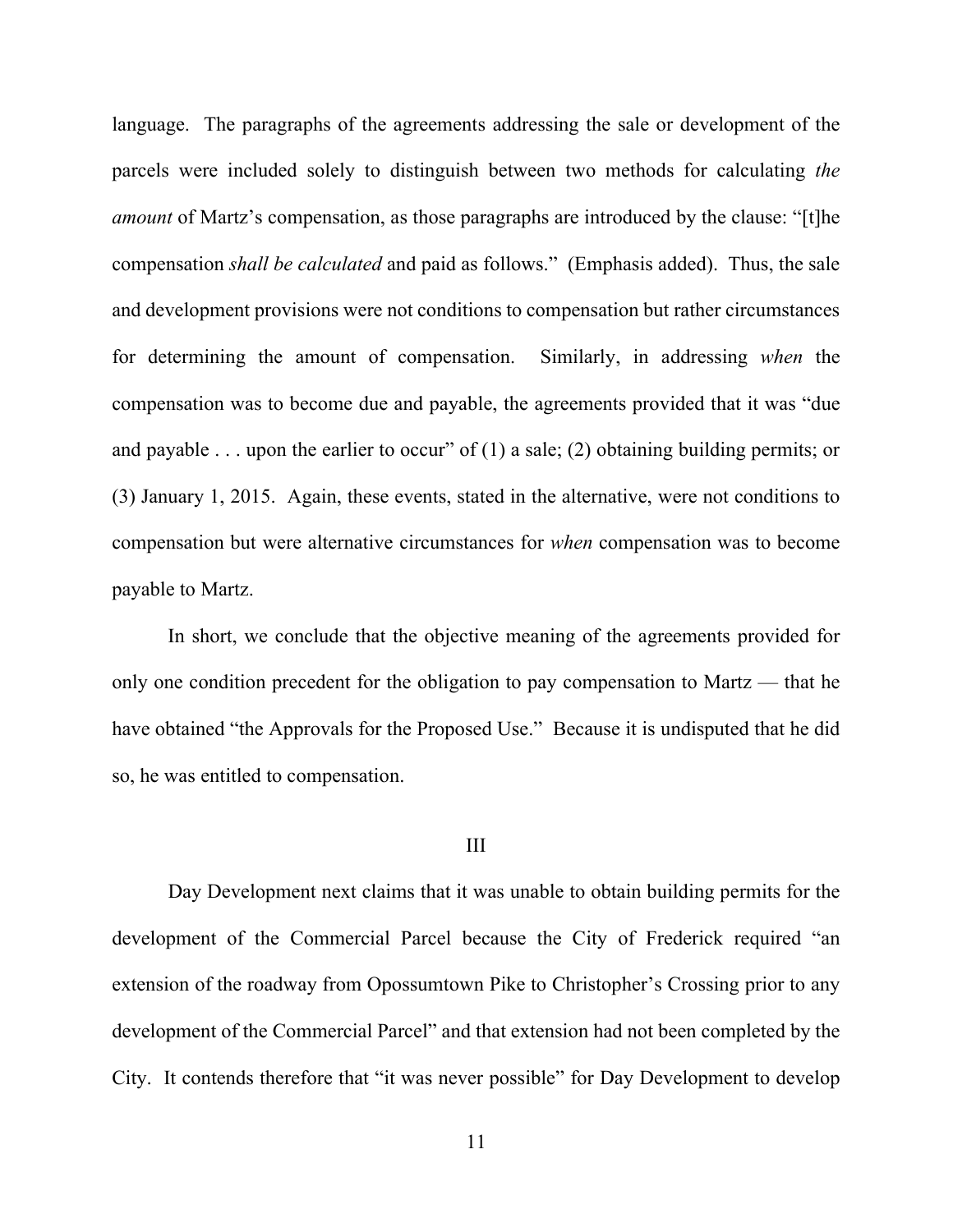the Commercial Parcel before January 1, 2015, when payment became due to Martz, and that the district court "erred in holding that the doctrine of legal impossibility did not apply to [Day Development's] inability to sell or develop the Commercial Parcel, thereby precluding judgment in favor of Martz as to that parcel." Day Development thus concludes that, based on the doctrine of impossibility, it was not required to compensate Martz for services rendered in connection with the Commercial Parcel.

The doctrine of impossibility of performance under Maryland law provides that "a contractual duty is discharged where performance is subsequently prevented or prohibited by a judicial, executive, or administrative order, in the absence of circumstances showing either a contrary intention or contributing fault on the part of the person subject to the duty." *Acme Moving & Storage Corp. v. Bower*, 306 A.2d 545, 548 (Md. 1973) (quoting *State ex rel. Lane v. Dashiell*, 75 A.2d 348, 353–54 (Md. 1950)). But the district court here ruled that the doctrine did not apply because the plain language of the agreements "obligated the development company to pay Martz no later than January 1, 2015, *irrespective of the progress of any infrastructure* on the Parcels." *Martz v. Day Dev. Co.*, 416 F. Supp. 3d 517, 525 (D. Md. 2019) (emphasis added). We agree.

The impossibility doctrine identified by Day Development might appropriately be advanced by a person charged with the *development* of the Commercial Parcel, potentially relieving that person of the obligation to continue development. But the doctrine is irrelevant to Day Development's obligation to compensate Martz. Martz's obligation was to obtain "approvals," not to develop the property, and Day Development's obligation to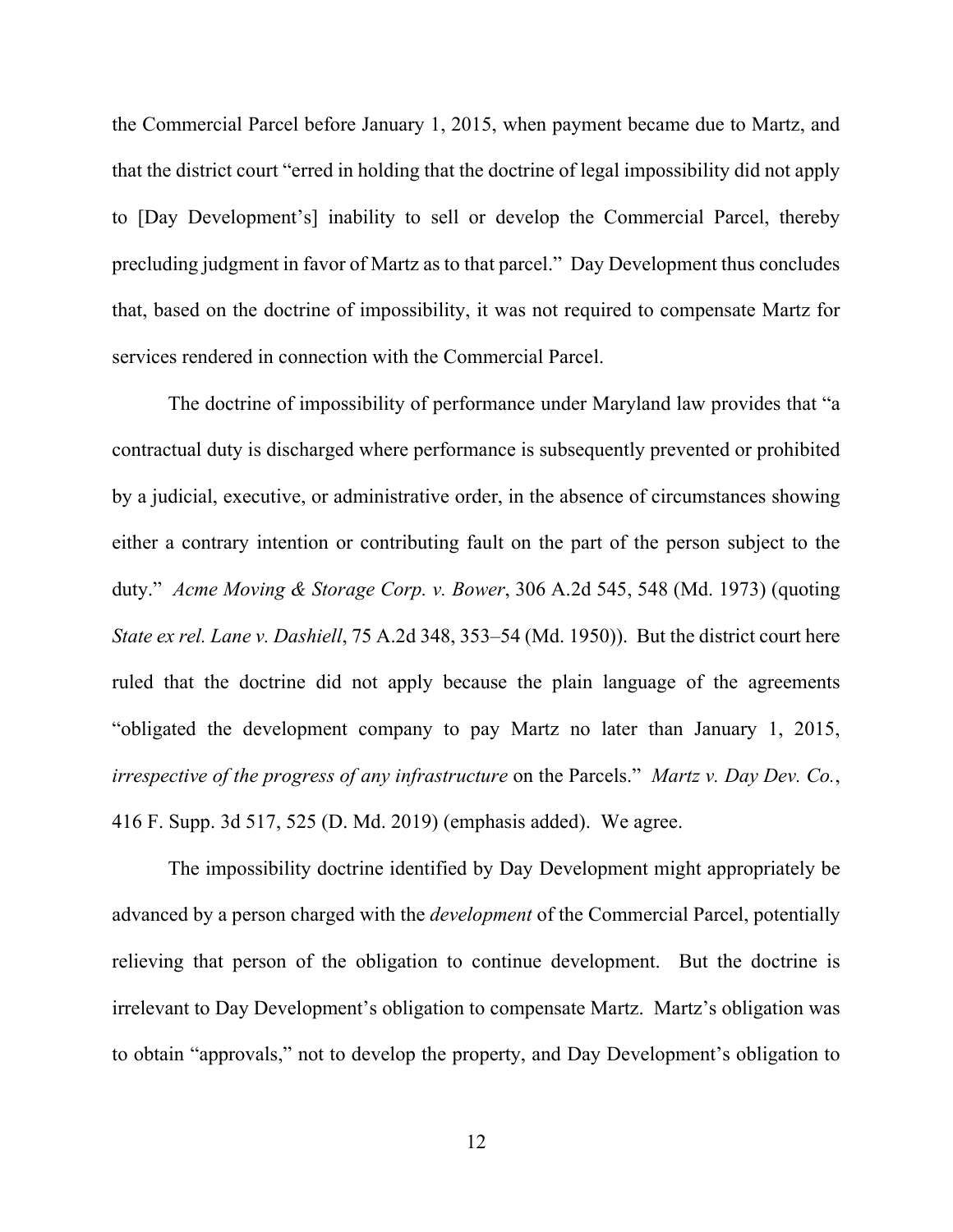pay Martz arose when the approvals were obtained. The district court did not err in recognizing this.

#### IV

Day Development contends next that the district court erred in awarding Martz restitution under principles of unjust enrichment, a "quasi-contract" doctrine, because the relationship between the parties was fully and unambiguously governed by existing contracts — the Consulting Services Agreement and the Amended Consulting Services Agreement — and under Maryland law, unjust enrichment is barred when an enforceable contract exists. (Citing *Cnty. Comm'rs of Caroline Cnty. v. J. Roland Dashiell & Sons, Inc.*, 747 A.2d 600, 607–09 (Md. 2000) (noting that, with some exceptions, "no quasicontractual claim can arise when a contract exists between the parties concerning the same subject matter on which the quasi-contractual claim rests" (citations omitted)); *FLF, Inc. v. World Publ'ns, Inc.*, 999 F. Supp. 640, 642 (D. Md. 1998) (noting that "[i]t is settled law in Maryland, and elsewhere, that a claim for unjust enrichment may not be brought where the subject matter of the claim is covered by an express contract between the parties"). Day Development thus maintains that by ordering the compensation of Martz on the basis of unjust enrichment, the district court impermissibly drew "new terms into the negotiated contract[s] to which the parties agreed to be bound."

In addressing the amount of compensation to award Martz, the court noted that neither agreement "provide[d] a method of calculating" the compensation in the circumstances where Day Development simply continued to hold the parcels. *Martz*, 416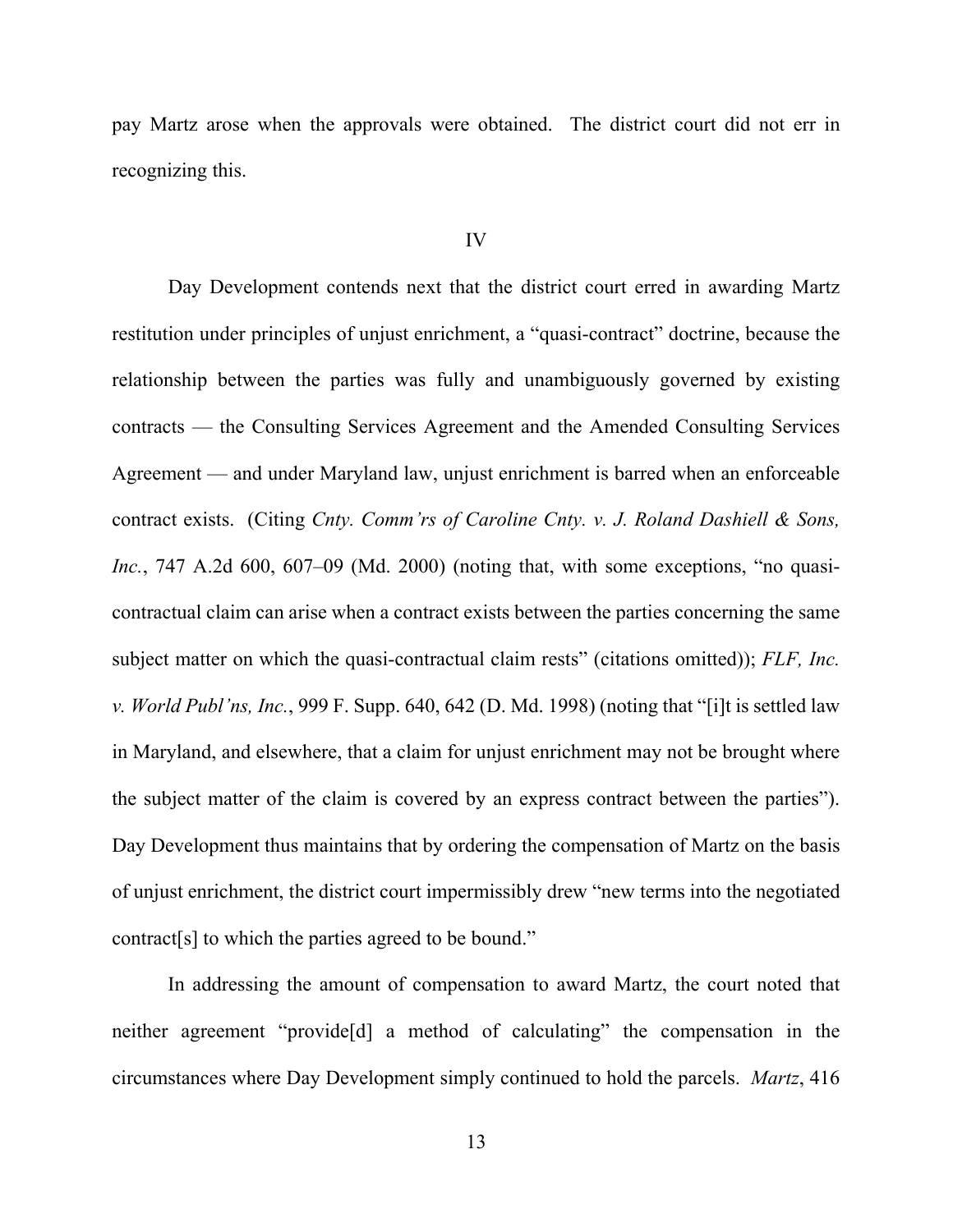F. Supp. 3d at 525–26. The court acknowledged that the agreements provided a method for calculating compensation if the parcels had been sold or developed, linking the compensation formula to those events. But it noted that neither agreement "address[ed] how much compensation [was] due to Martz for his work . . . in the present situation, where the development company elected to retain the Parcel[s] but ha[d] not obtained building permits or begun development." *Id*. at 526. It concluded that with that gap in the agreements, it was authorized by Maryland law to depart from the general rule of denying unjust enrichment when a contract exists and to fill the gap with restitution based on unjust enrichment. *See id*. (citing *Janusz v. Gilliam*, 947 A.2d 560, 567–68 (Md. 2008)). It noted that doing so would further the core purpose of the unjust enrichment doctrine — namely that "[a] person who receives a benefit by reason of an infringement of another person's interest, or of loss suffered by the other, owes restitution to him in the manner and amount necessary to prevent unjust enrichment." *Id*. (quoting *Md. Cas. Co. v. Blackstone Int'l, Ltd.*, 114 A.3d 676, 688 (Md. 2015)).

We agree with the district court. The two agreements failed to address how Martz was to be compensated if Day Development neither sold the parcels nor developed them but simply continued to hold them, and denying any payment because there was this gap in the agreements would unjustly enrich Day Development, which received the benefit of Martz's services. Day Development is correct in noting that when a contract exists, awarding restitution for unjust enrichment is, as a general rule, barred. But the Maryland courts also provide several exceptions, one of which addresses the circumstances here allowing restitution for unjust enrichment "when the express contract does not fully address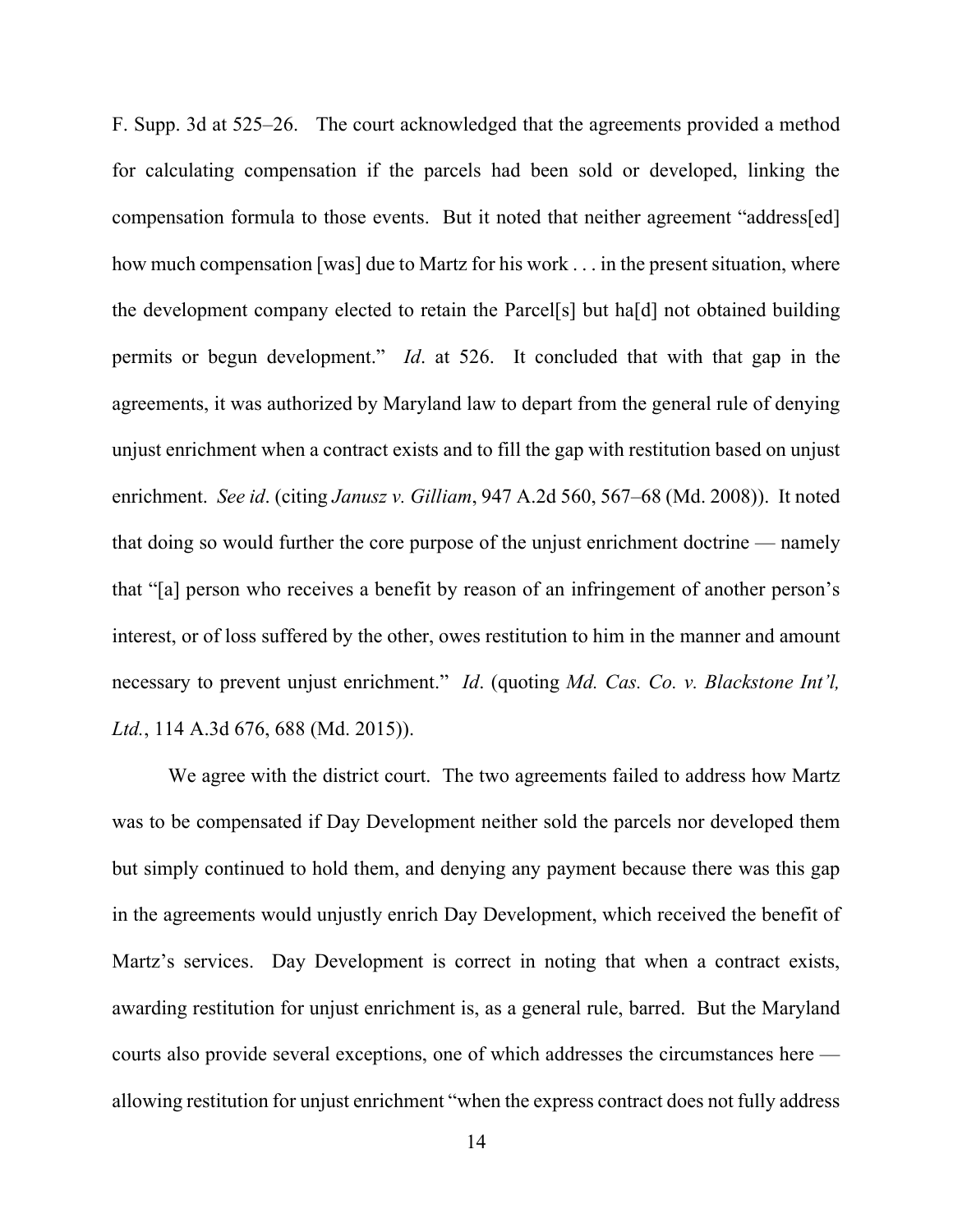a subject matter." *Janusz*, 947 A.2d at 567–68 (quoting *Dashiell*, 747 A.2d at 608–09). Therefore, we find no error in the district court's employment of unjust enrichment in the particular circumstances of this case.

#### V

Finally, Day Development challenges the amount of the district court's award, claiming that it was untethered to any facts and simply constituted "a combination of contract damages and pure conjecture unsupported by any evidence." Specifically, it contends that "no evidence was presented of the values of [the parcels] as of January 1, 2015," and that the 2013 appraisal conducted by Terrence McPherson (a real-estate appraisal expert hired by Day Development) on which the district court relied, was inappropriately based on "hypothetical assumptions."

The district court, however, explained its methodology, which it adopted to achieve equity. First, it noted that the compensation schemes provided in the agreements were "instructive" and that, in the circumstances addressed by the agreements, Martz "would receive 50 percent of the increased value — as established by sale price or appraisal — of the property." *Martz*, 416 F. Supp. 3d at 527. The stated schemes thus indicated that "Martz's consulting services should be 50 percent of any appreciation in value." *Id*. The court then undertook to determine the increase in value when the parcels were neither sold nor developed.

To do that, the court determined two values, the value of the parcels before Martz contributed his services and the value after. For the latter, the court used McPherson's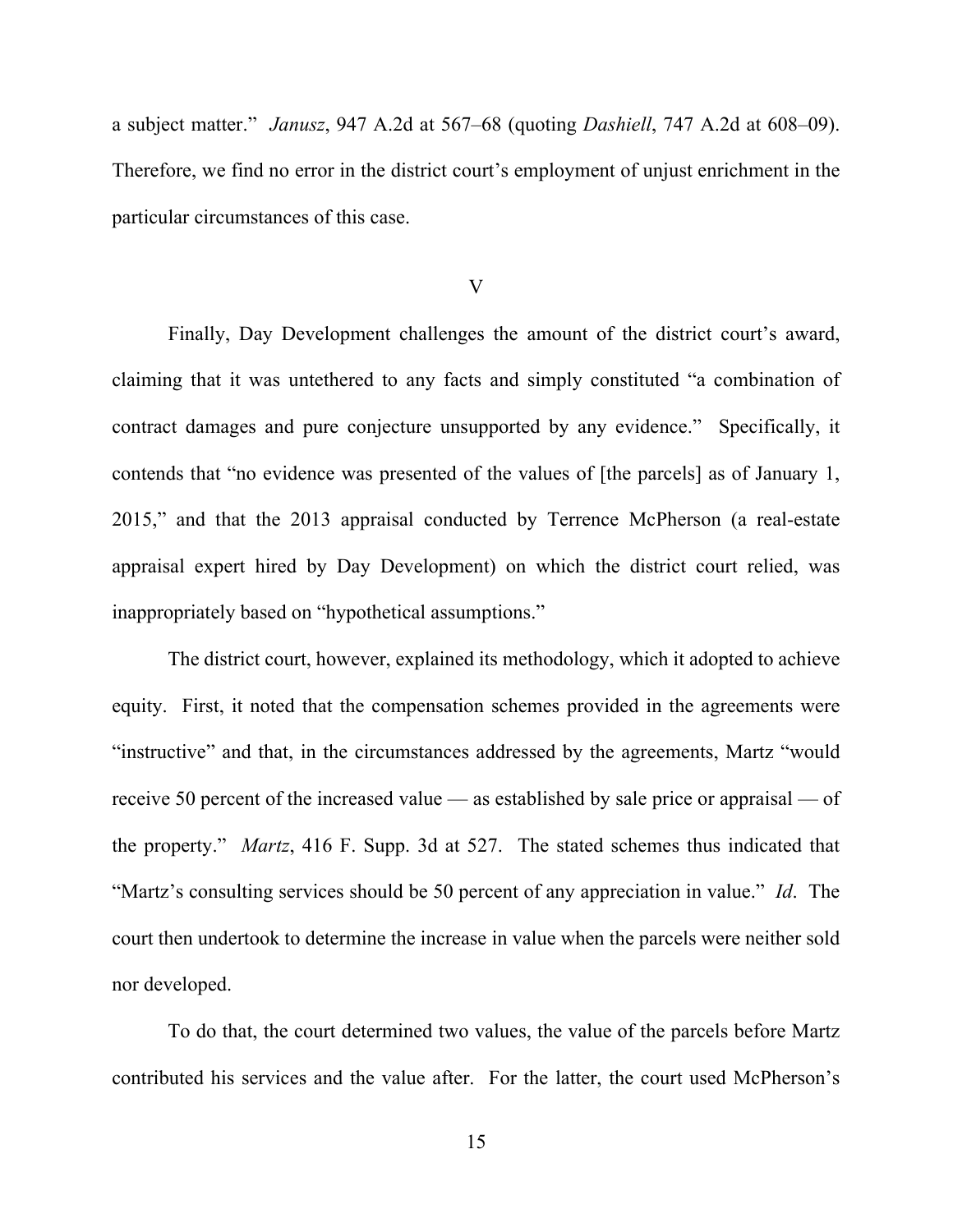2013 appraisal of the parcels, concluding that it "provide[d] a reliable and equitable basis upon which to determine restitution." *Martz*, 916 F. Supp. 3d at 528. Thus, for the Domiciliary Care Parcel, the court accepted the 2013 McPherson appraisal figure of \$4.2 million as the value after Martz performed his services, and it subtracted from that sum the amount that Day Development paid for the parcel before Martz's services. It then awarded Martz 50% of that sum, concluding that Martz was entitled to \$1,391,250 for the services he performed with respect to that parcel. As to the Commercial Parcel, because Day Development did not pay any money to Martz initially for the parcel, the court simply used, as the basis for its award, 50% of the 2013 McPherson appraisal value of \$1.1 million and thus concluded that Martz was owed \$550,000. In making these calculations, the court recognized that while the 2013 McPherson appraisal was not a precise value of either parcel as of 2015, when Martz's compensation became payable, it had broad discretion in equity to determine the amount of restitution and that the McPherson appraisal's estimate of the value of each parcel as of 2013 was "the most equitable starting point for calculating restitution." *Id*. at 518 n.20. The court believed this because the 2013 McPherson appraisal had been performed before any dispute arose and had been performed for the benefit of Day Development. At bottom, in making these calculations, the court sought to derive a just value to compensate Martz *for the gain* to Day Development, *not the loss* to Martz. Accordingly, it awarded Martz a total of \$1,941,250.

We conclude that the district court did not abuse its broad discretion in determining the measure of gain in the value of the parcels attributable to Martz's services, and therefore we reject Day Development's challenges to the court's computations.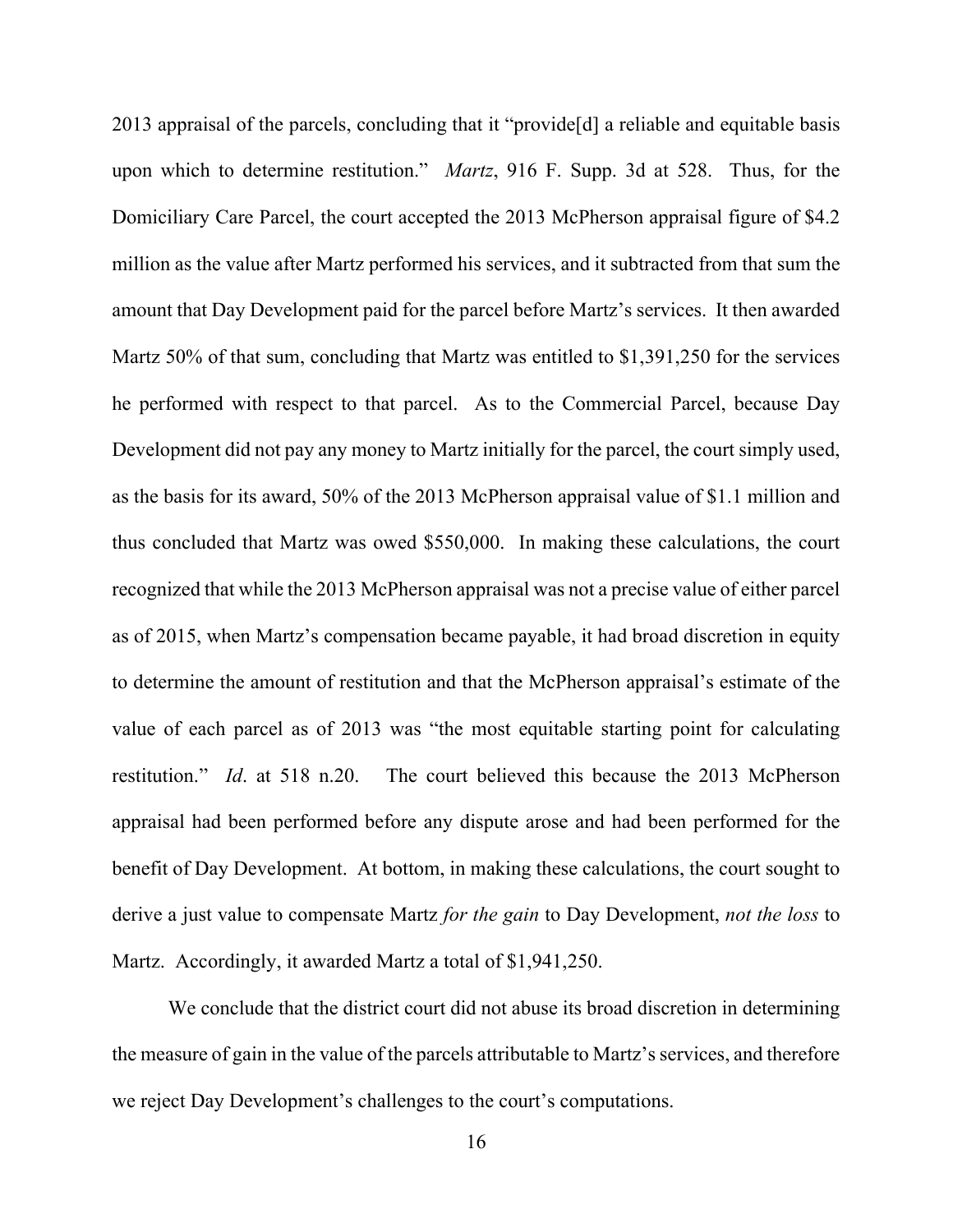The judgment of the district court is accordingly

# AFFIRMED.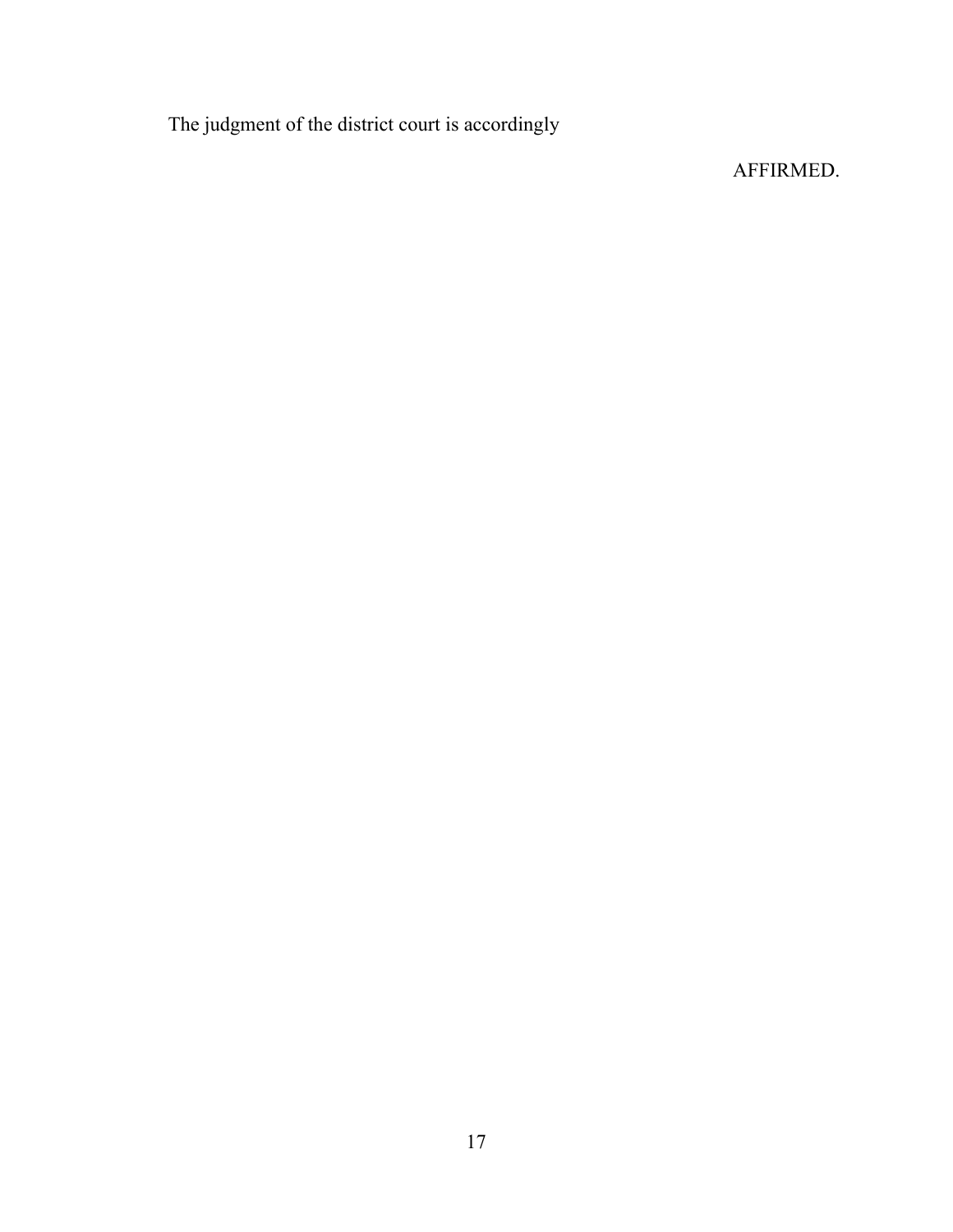QUATTLEBAUM, Circuit Judge, dissenting:

One of the bedrock principles of our country is the freedom of individuals and entities to enter into agreements and expect that the terms of those agreements will be followed. When they are not and when courts are subsequently faced with a breach of contract action, courts must faithfully enforce and apply the terms of agreements as written. But sometimes written agreements are unclear and become capable of more than one meaning. It is then the courts' job to identify these ambiguities and determine what the parties intended. *See Cnty. Comm'rs of Charles Cnty. v. Saint Charles Assocs. Ltd. P'ship*, 784 A.2d 545, 556 (Md. 2001). I believe this presents one of those cases.

Judge Niemeyer ably describes the facts relevant to this appeal, so I will move straight to the pertinent provisions of the consulting agreements. In the paragraph entitled "Compensation," the agreements provide that if "Martz obtains the Approvals for the Proposed Use, compensation as set forth below shall be due and payable by [Day Development] unto Martz. The compensation shall be calculated and paid as follows." J.A. 52; *see also* J.A. 58. Then, the agreements describe two methods of compensation. One describes how Martz will be paid in the event Day Development sells the property. The other describes how Martz will be paid in the event Day Development develops the property.

After describing how Martz is to be paid, the agreements describe the timing of any compensation due Martz. The agreements provide that "compensation due from [Day Development] to Martz as described herein shall be due and payable by [Day Development] to Martz upon the earlier to occur of the following." J.A. 53, 58. The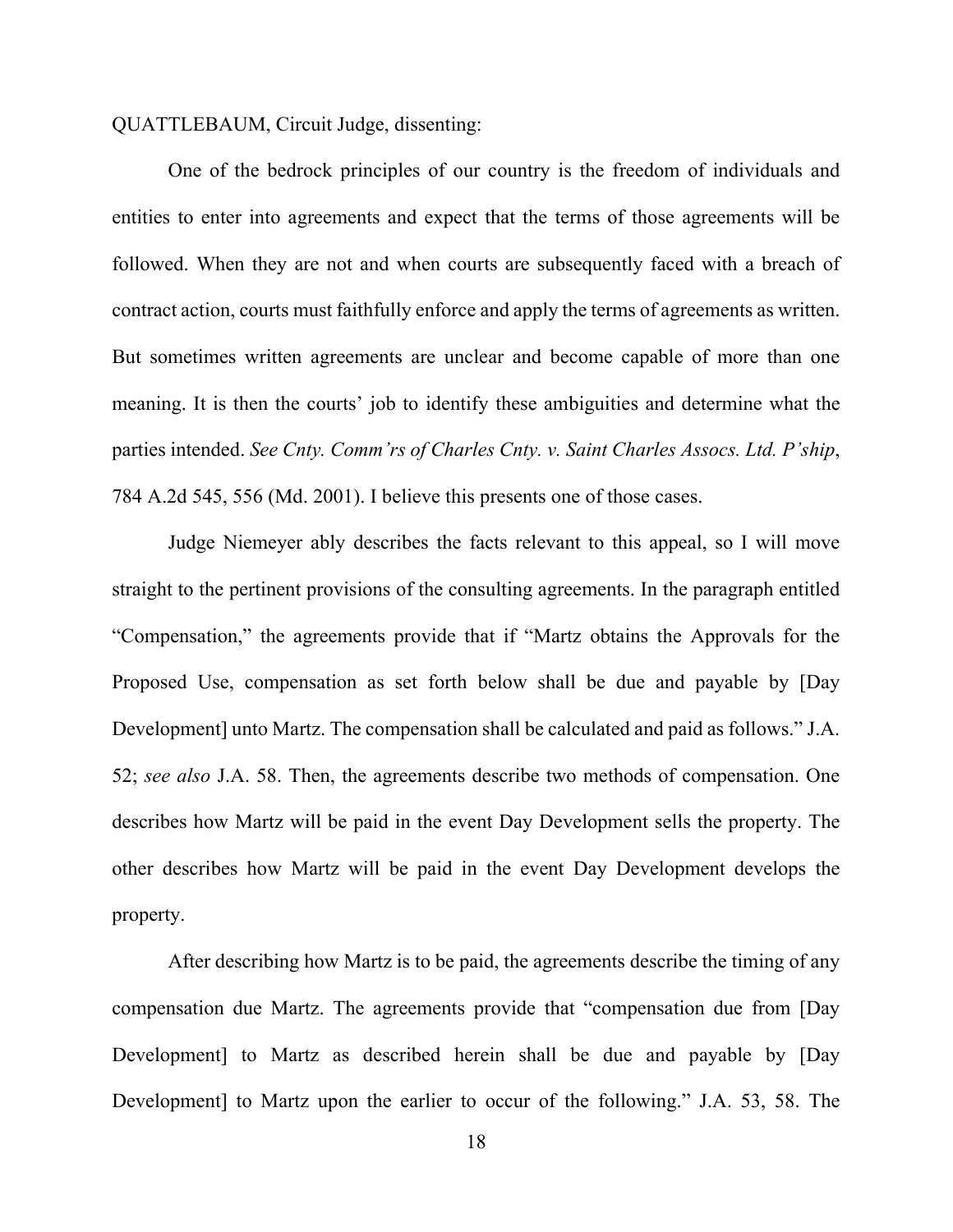agreements then list three potential triggering events requiring payment to be made: (1) the sale of the property, (2) Day Development's acquisition of a building permit to develop the property itself or (3) January 1, 2015.

The problem is that the agreements do not contain any provisions that describe what happens if Martz obtains the approvals for the proposed use but January 1, 2015, passes with Day Development neither having sold nor developed the property. That is what occurred here. The parties interpret the absence of such a provision in two different ways.

Martz argues that the agreements unambiguously express an agreement to compensate him if he obtained the approvals for the proposed use. Because Martz "unquestionably did so," J.A. 207, he insists that Day Development owes him compensation because January 1, 2015, has passed. He claims that the failure of the agreements to describe how Martz should be paid if January 1, 2015, passed without Day Development having sold or developed the property is a gap in the agreements. According to Martz, unjust enrichment principles require that gap to be filled in a way that pays him for the amount by which his services enriched Day Development.

Day Development does not deny that Martz fulfilled his part of the agreements. But it contends that Martz was not due payment until the property is either sold or developed. According to Day Development, those events are conditions precedent to Martz being paid.

The district court agreed with Martz as do my good colleagues in the majority. And I agree that is one reasonable way of reading the agreements. But in my view, it is not the only reasonable interpretation.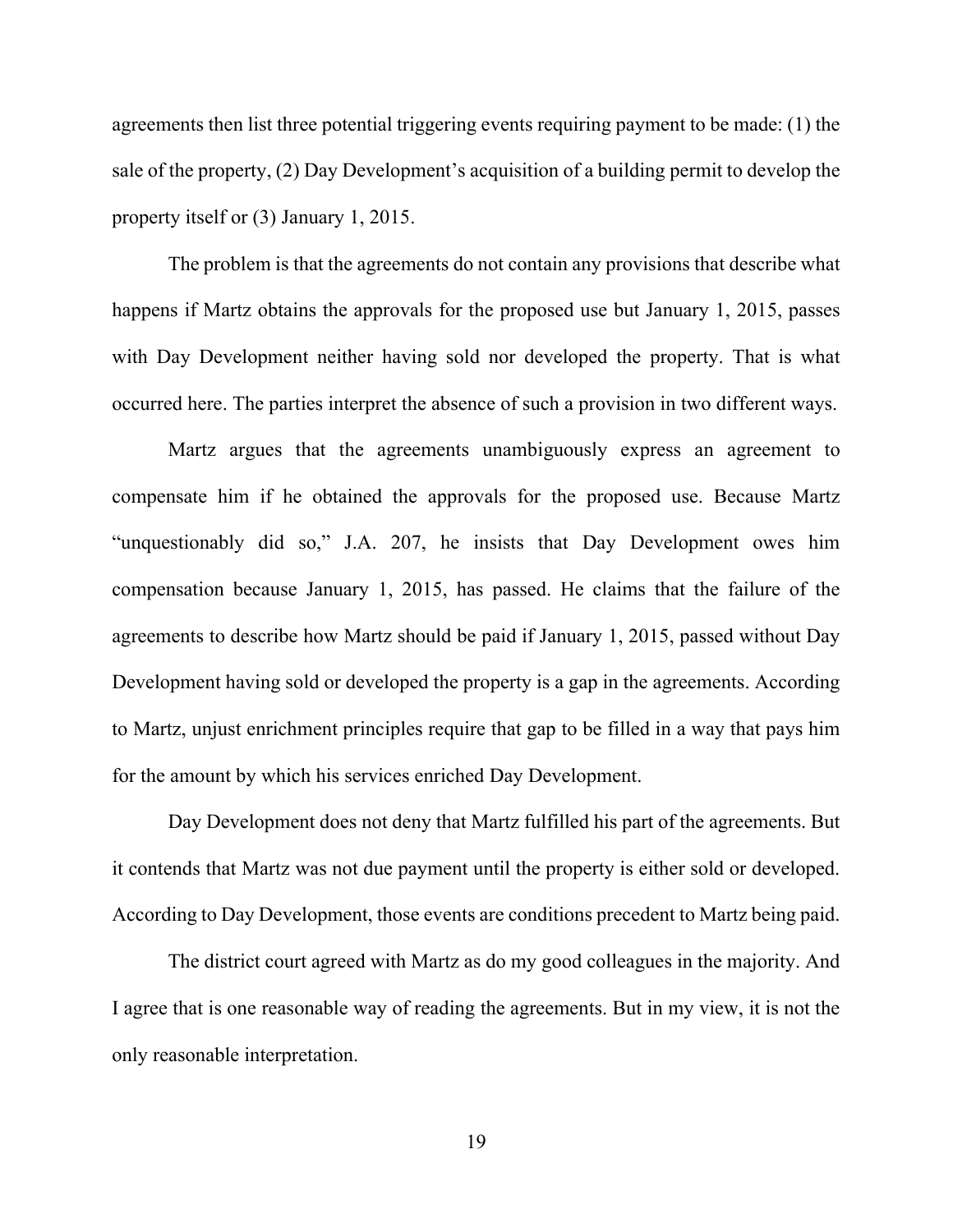While the agreements provide that Martz' compensation is due and payable once he obtains the required approvals, they specify that such compensation is to be paid "as follows." J.A. 52, 58. The methods of compensation that "follow[]" require the property to either be sold or developed. So, while one might reasonably conclude that the parties forgot to include or failed to consider a provision that described how Martz would be paid if a third event happened—he obtained the approvals but Day Development neither sold nor developed the property—another fair reading is that the omission was intentional. Under that reading, Day Development did not owe Martz compensation until one of the two specified conditions took place.

Perhaps the best response to this alternative reading is the provision that provides that Martz shall be paid "upon the earlier to occur of the following" which is followed by a list of potential events. J.A. 53, 58. Once again, those events are the sale of the property, the obtaining of a building permit or January 1, 2015. As Martz argued and the district court found, the inclusion of January 1, 2015, as a date arguably indicates the parties contemplated Martz should be paid by that date even if Day Development had neither sold nor developed the property.

But that very same provision says that the compensation due Martz on the earliest of those events is only compensation "as described herein." J.A. 53, 58. And as already discussed, the compensation "described herein"—in other words, in the agreements—only contemplates Day Development selling or developing the property.

Therefore, the agreements are circular. They indicate Martz is due compensation once he obtained the approvals, which he did. They provide that he shall be compensated